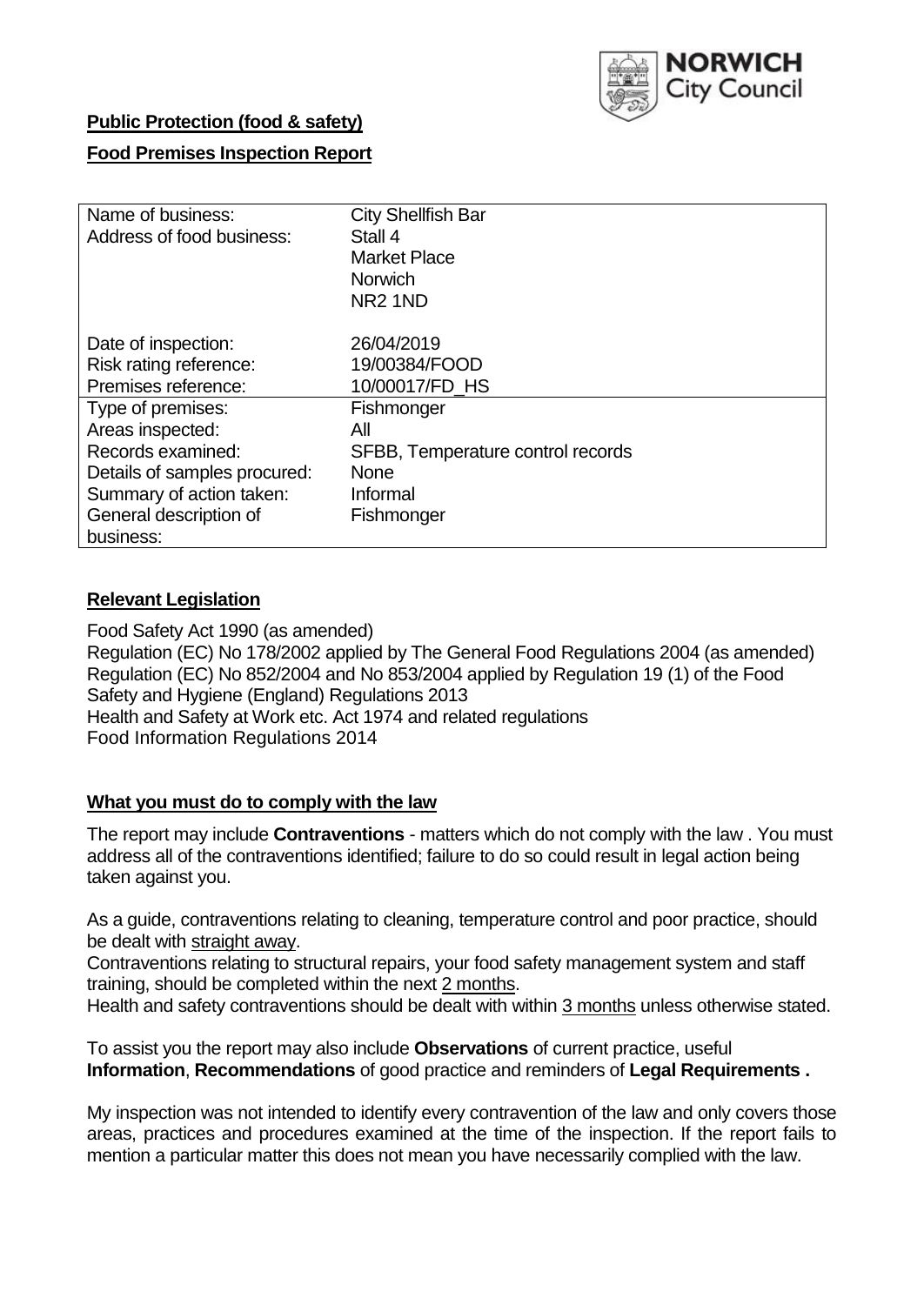# **FOOD SAFETY**

### **How we calculate your Food Hygiene Rating:**

The food safety section has been divided into the three areas which you are scored against for the hygiene rating: 1. food hygiene and safety procedures, 2. structural requirements and 3. confidence in management/control procedures. Each section begins with a summary of what was observed and the score you have been given. Details of how these scores combine to produce your overall food hygiene rating are shown in the table.

| <b>Compliance Area</b>                     |          |                  |           | <b>You Score</b> |               |    |           |    |          |  |  |
|--------------------------------------------|----------|------------------|-----------|------------------|---------------|----|-----------|----|----------|--|--|
| Food Hygiene and Safety                    |          |                  |           | 0                | 5             | 10 | 15        | 20 | 25       |  |  |
| <b>Structure and Cleaning</b>              |          |                  |           | $\Omega$         | 5             | 10 | 15        | 20 | 25       |  |  |
| Confidence in management & control systems |          |                  | $\Omega$  | 5                | 10            | 15 | 20        | 30 |          |  |  |
|                                            |          |                  |           |                  |               |    |           |    |          |  |  |
| <b>Your Total score</b>                    | $0 - 15$ | 20               | $25 - 30$ |                  | $35 - 40$     |    | $45 - 50$ |    | > 50     |  |  |
| <b>Your Worst score</b>                    | 5        | 10 <sup>10</sup> | 10        |                  | 15            |    | 20        |    |          |  |  |
|                                            |          |                  |           |                  |               |    |           |    |          |  |  |
| <b>Your Rating is</b>                      | 5        | 4                |           | 3                | $\mathcal{P}$ |    |           |    | $\Omega$ |  |  |

Your Food Hygiene Rating is 5 - a very good standard



### **1. Food Hygiene and Safety**

Food hygiene standards are high. You demonstrated a very good standard of compliance with legal requirements. You have safe food handling practices and procedures and all the necessary control measures to prevent cross-contamination are in place. Some minor contraventions require your attention. **(Score 5)**

#### Contamination risks

**Contravention** The following exposed ready-to-eat food and or its packaging to the risk of cross-contamination with foodborne bacteria from raw meat or unwashed fruits and vegetables:

- Separate the cockles and whelks from the raw oysters
- Store the perspex chiller screens off the floor and away from sources of contamination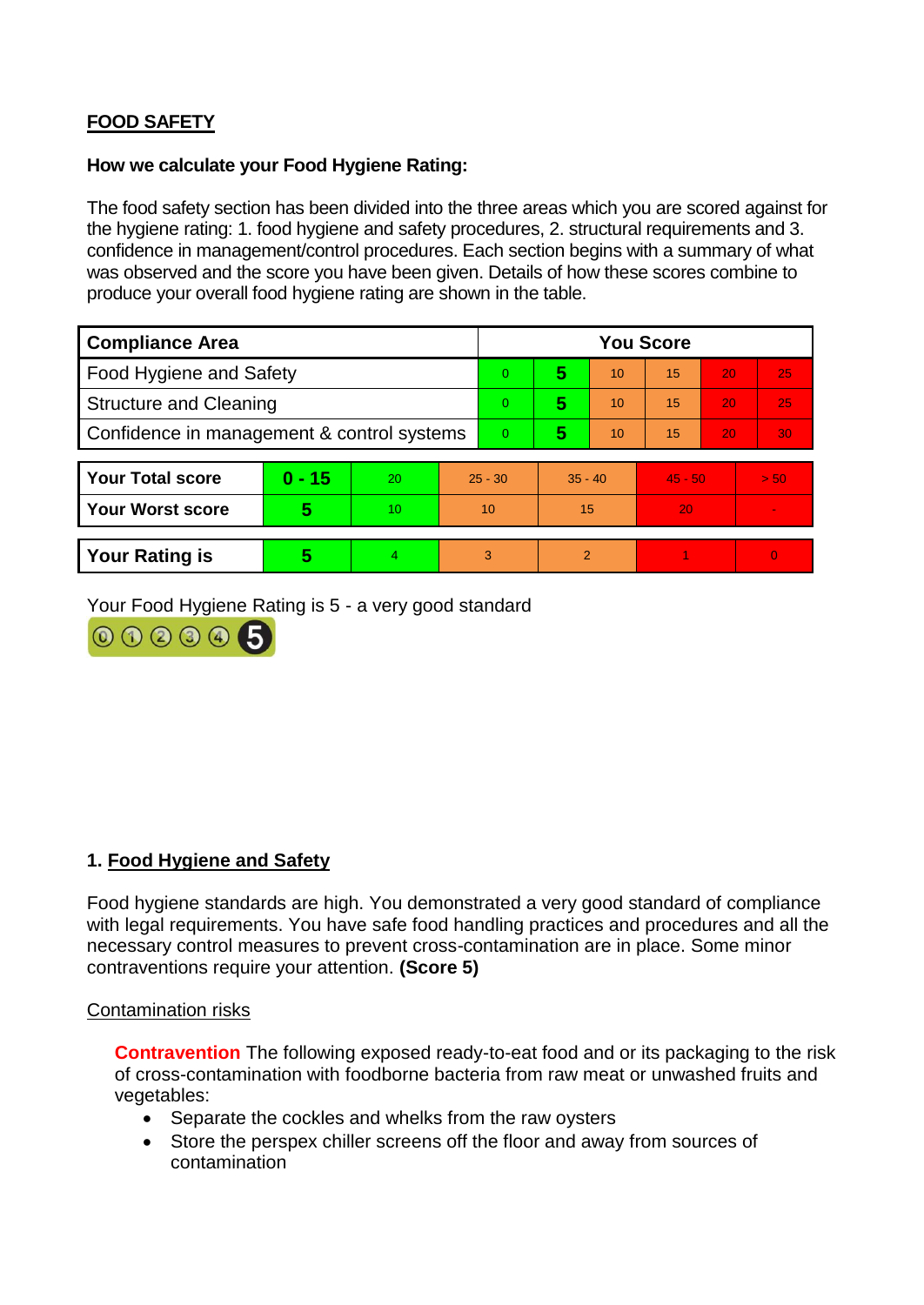**Contravention** You are using the following complex equipment for both raw and ready to eat foods. There is a risk of cross-contamination as the internal machine components and these cannot be adequately disinfected. You must stop this immediately and if you wish to continue provide separate equipment for ready to eat and for raw food.:

- weighing scales
- I noted you were waiting for a new shelf to arrive before being able to house your second set of weighing scales on the narrow counter of the new display chiller. Ensure this is done at the earliest opportunity.

#### Hand-washing

**Observation** I was pleased to see handwashing was well managed.

## **Personal Hygiene**

**Recommendation** To further improve personal hygiene I suggest:

 follow the 6 stage good hand washing technique details of which are in your Safer Food Better Business pack

**Observation** I was pleased to see staff wash their hands as soon as they entered the stall.

#### Temperature Control

**Observation** I was pleased to see you were able to limit bacterial growth and/or survival by applying appropriate temperature controls at points critical to food safety and that you were monitoring temperatures.

### **2. Structure and Cleaning**

The structure facilities and standard of cleaning and maintenance are all of a good standard and only minor repairs and/or improvements are required. Pest control and waste disposal provisions are adequate. The minor contraventions require your attention. **(Score 5)**

#### Cleaning of Structure

**Observation** The unit had been well maintained and the standard of cleaning was good.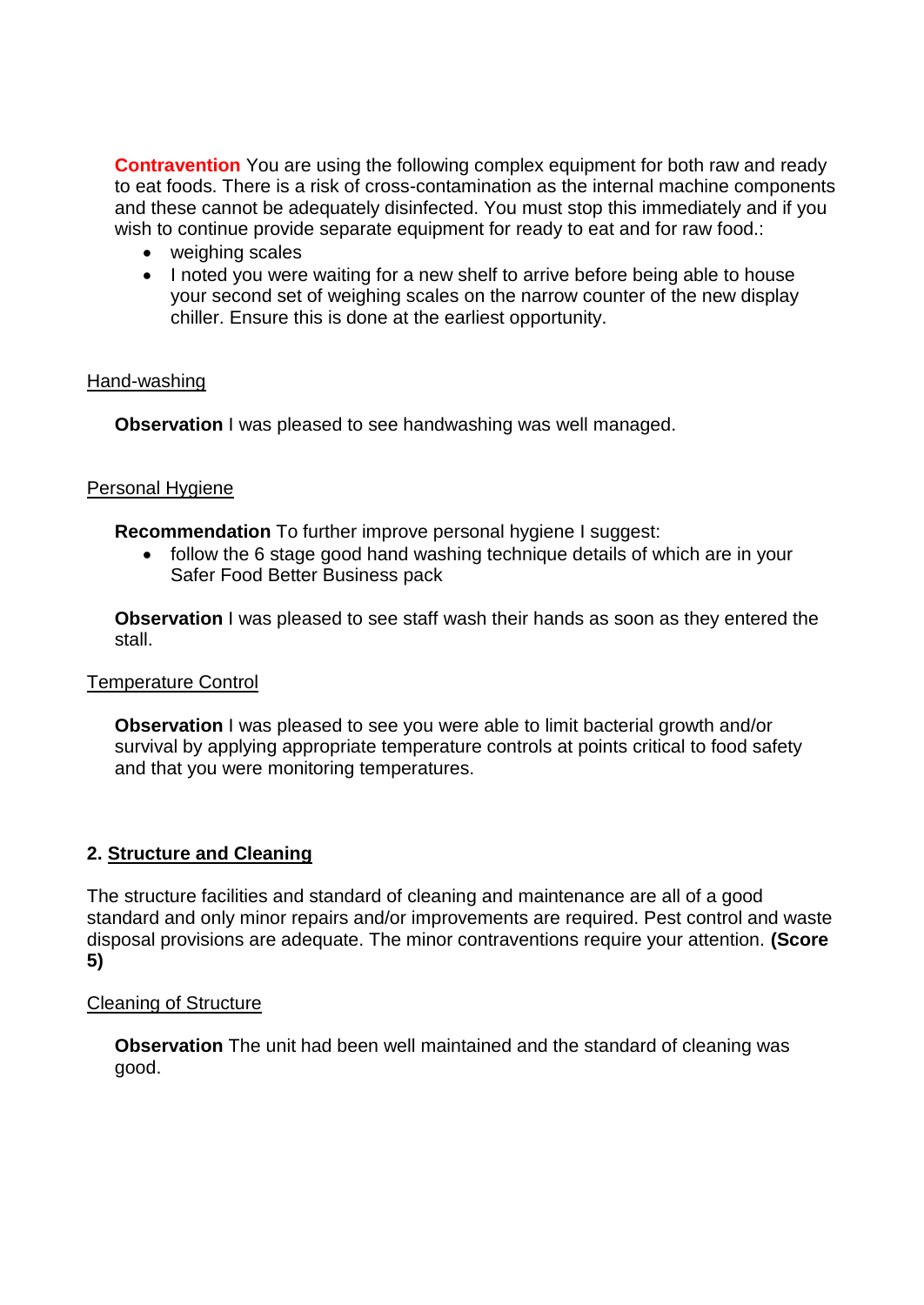## Cleaning of Equipment and Food Contact Surfaces

**Contravention** The following equipment is too complex to disinfect and must not be used for both raw and ready-to-eat foods:

• weighing scales

**Legal Requirement** Complex equipment cannot be cleaned sufficiently between raw and ready to eat operations

### Cleaning Chemicals / Materials / Equipment and Methods

**Observation** I was pleased to see that the premises was kept clean and that your cleaning materials, methods and equipment were able to minimise the spread of harmful bacteria between surfaces.

### Facilities and Structural provision

**Observation** I was pleased to see the premises had been well maintained and that adequate facilities had been provided.

### **3. Confidence in Management**

A food safety management system is in place and you demonstrate a very good standard of compliance with the law. Food hazards are understood properly controlled managed and reviewed. Your records are appropriate and generally maintained. Your staff are suitably supervised and trained. You have a good track record. There are some minor contraventions which require your attention. **(Score 5)**

Type of Food Safety Management System Required

**Observation** Your SFBB/food safety management system was in place and working well. I was confident you had effective control over hazards to food.

**Observation** You had colour-coded equipment and effective separation between raw and ready-to-eat food at all stages in your operation.

**Observation** You were monitoring (and recording) the temperatures of your fridges and freezers well as the temperature of cooked/hot-held food and could demonstrate effective systems for controlling bacterial growth and survival.